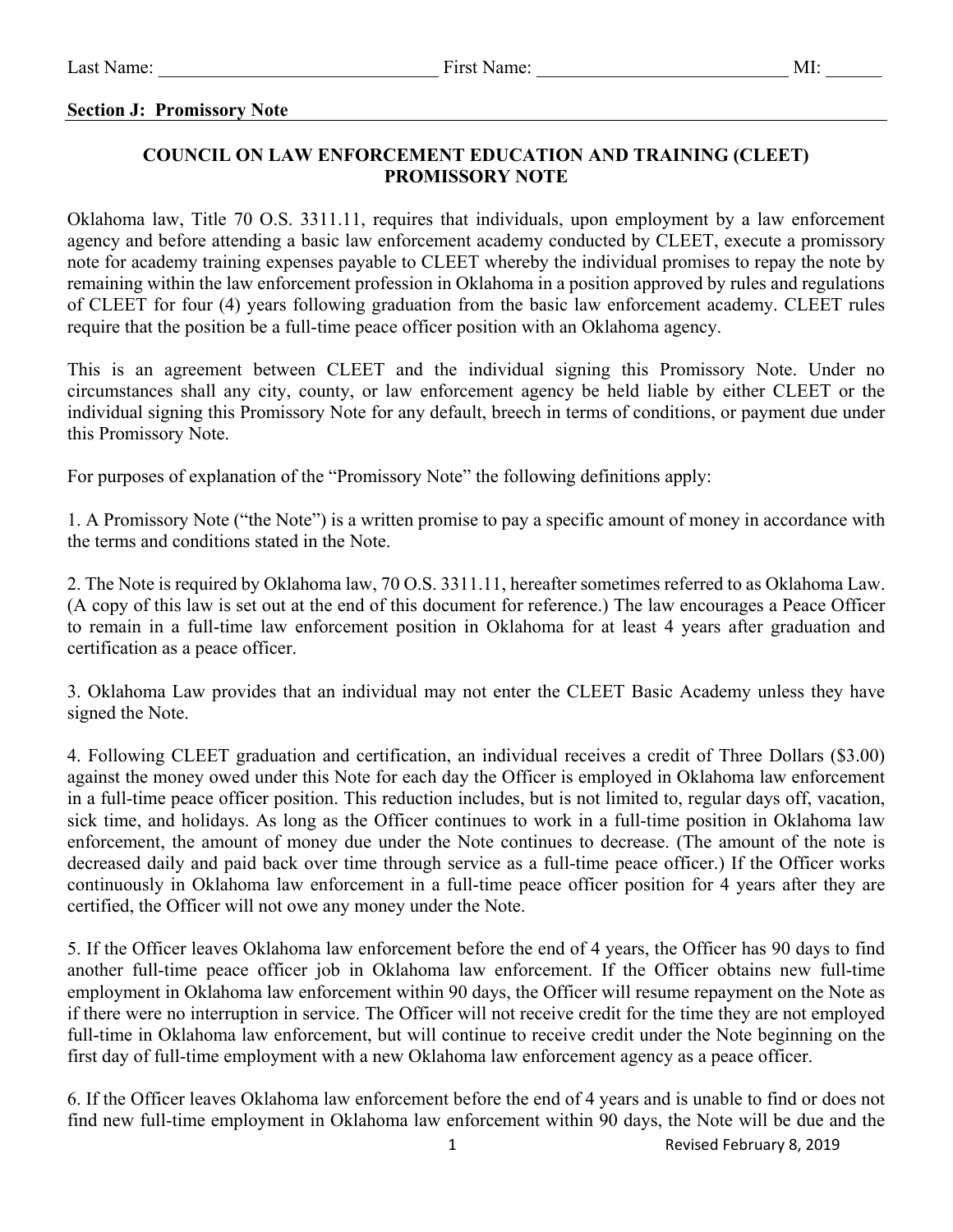7. If the Officer leaves Oklahoma law enforcement as a full-time peace officer before 4 years and does not pay off the money due under the Note, and does not make payments as agreed to in a payment plan, CLEET can file suit in District Court to enforce the Promissory Note. If CLEET obtains a judgment, CLEET may take action to collect any judgment.

8. In addition, as noted in 70 O.S. 3311.11(D), upon default and if no agreement for payment or payment schedule has been agreed upon, the certification of the peace officer shall be suspended.

9. If the Officer defaults on the note (that is, fails to pay), interest shall accrue at the statutory rate, compounded annually, from the date of default.

10. The provisions of 70 O.S. 3311.11 do not apply to persons who volunteer or are drafted into military service after receiving CLEET training at state expense.

11. The Director of CLEET has the authority to waive any or all Promissory Note obligations for academy training expenses where in the sole opinion of the Director a waiver is in the best interest of law enforcement. Application for a waiver of any or all terms of the Promissory Note must be made in writing, and must state the reasons for the request that the terms of the Promissory Note be waived. The decision on any waiver is entirely up to the Director. If the Director decides to waive any or all terms of the Promissory Note, the Director may require the individual to surrender his or her certification.

12. Oklahoma law requires that a Promissory Note contain certain legal, technical language. **You may want to consult with a lawyer before signing this Note**. CLEET cannot give legal advice to individuals.

13. In CLEET's Promissory Note, the terms "I" or "me" refer to the person who signs the note. In Oklahoma law, the person who signs the note is known as the "Maker", so any reference in the Note or in correspondence to "Maker" is a reference to the person who signs the Note.

14. The following paragraphs are the legal, technical part required by the Courts.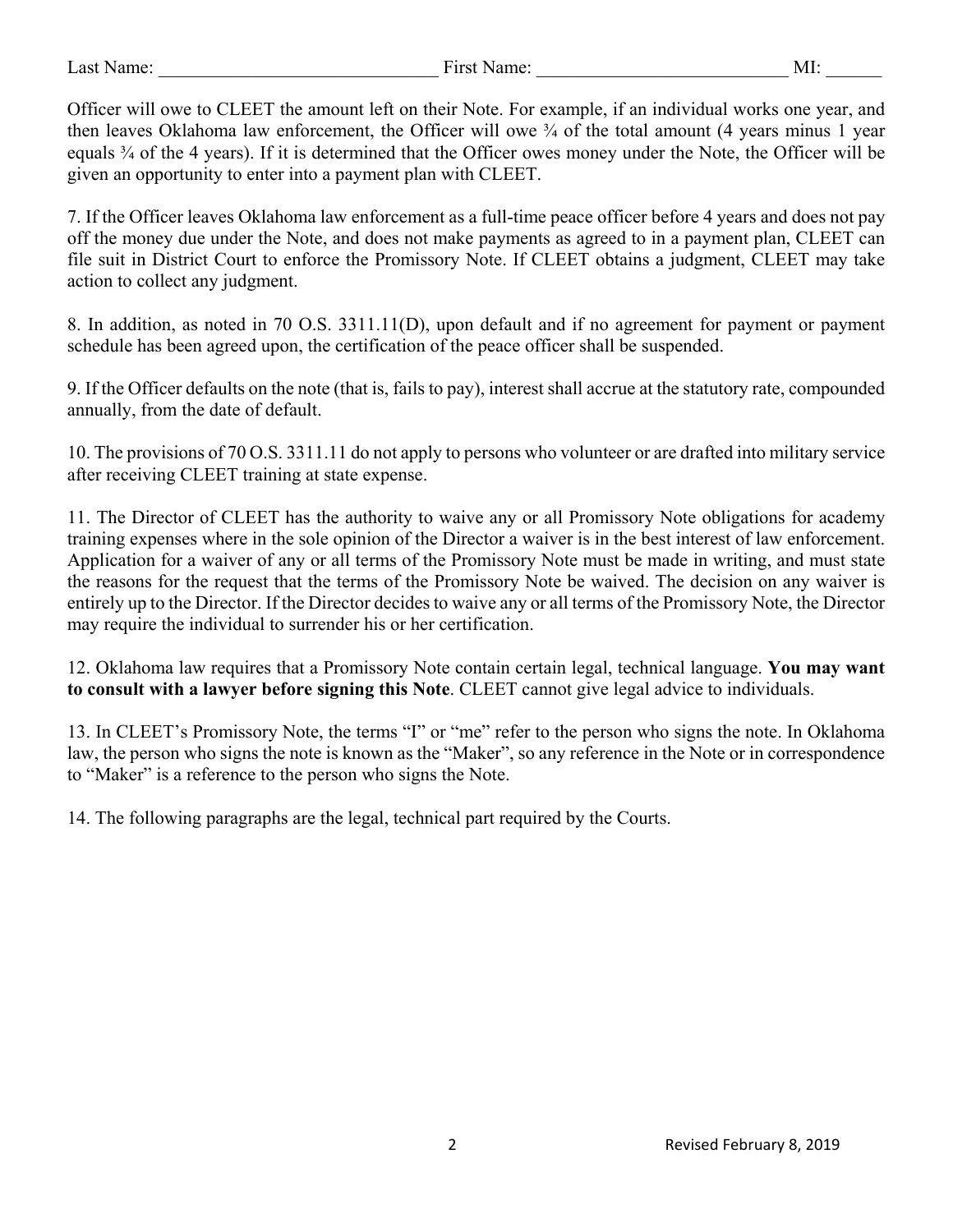### **COUNCIL ON LAW ENFORCEMENT EDUCATION AND TRAINING (CLEET) BASIC ACADEMY ATTENDANCE REPAYMENT FOR DEFAULT PROMISSORY NOTE**

This Promissory Note is an agreement between CLEET and the individual signing this Promissory Note, who will be referred to as "I" or "Me" or "Maker."

This Note is made and signed by (printed full name of person signing) \_\_\_\_\_\_\_\_\_\_\_\_\_\_\_\_\_\_\_\_\_\_\_\_\_\_\_\_\_\_\_\_\_\_\_\_\_\_\_\_\_\_\_\_\_, (who may be referred to in this Note as "I" or "Me" or "Maker"), in favor of the Council on Law Enforcement Education and Training, (which may be referred to as "CLEET" or "Council").

This Note is signed on this day of the same state of the same state of the same state of the same state of the same state of the same state of the same state of the same state of the state of the state of the state of the

**I understand and agree** that this Note is signed pursuant to 70 O.S. 3311.11, and that the provisions of that law govern this Note, and the statute is incorporated by reference. ("incorporated by reference" is a term that means by referring to the statute in this Note, it is just like the statute was written out in full in this Note).

**I promise to pay** to CLEET the sum of Four Thousand Three Hundred Eighty Dollars (\$4,380.00), together with interest and costs as set out in this Note. I understand that there are provisions for forgiving this Note, or waiving any or all of the terms of this Note, that are set out in detail later in this Note.

**I understand and agree** that if I do not comply with the law, the entire unpaid principal ("principal" is a word meaning the amount of money due without interest) and accrued interest, if any, shall become immediately due and payable on written demand by CLEET. The amount of interest, if any, will be based on the Statutory interest rate (the "statutory interest rate" is determined each year by the Oklahoma State Treasurer under 12 O.S. 727.1). If any interest is due, it will be compounded on a yearly basis.

**I understand and agree** that the amount specified above (\$4,380.00) will be reduced at the rate of Three Dollars (\$3.00) per calendar day, beginning the first day after graduation and certification, continuing for each day I am employed by a law enforcement agency in Oklahoma as a full-time peace officer. Any time that I am considered "inactive" under the CLEET rules, the amount due will not be reduced by \$3.00 per day.

**I understand and agree** that if I leave a full-time peace officer position with an Oklahoma law enforcement agency, I have 90 days to find another job in Oklahoma law enforcement as a full-time peace officer. If I do not get another job in Oklahoma law enforcement as a full-time peace officer within 90 days, any and all money remaining under this Note is due immediately. **I also understand** that I may be able to enter into a payment plan with CLEET. The provisions for a payment plan are set out in another part of this Note.

**I understand and agree** that if it is determined that I owe money under this Note, CLEET and I may agree on a payment plan providing for periodic monthly payments on a specific day of each month, in whatever amount of monthly payment to which CLEET and I may agree. Any agreement for monthly payments must be in writing and signed by CLEET and by me. All monthly payments will be first applied to interest (if any is due), and then to principal.

**I understand and agree** that all payments must be made by a method acceptable to CLEET.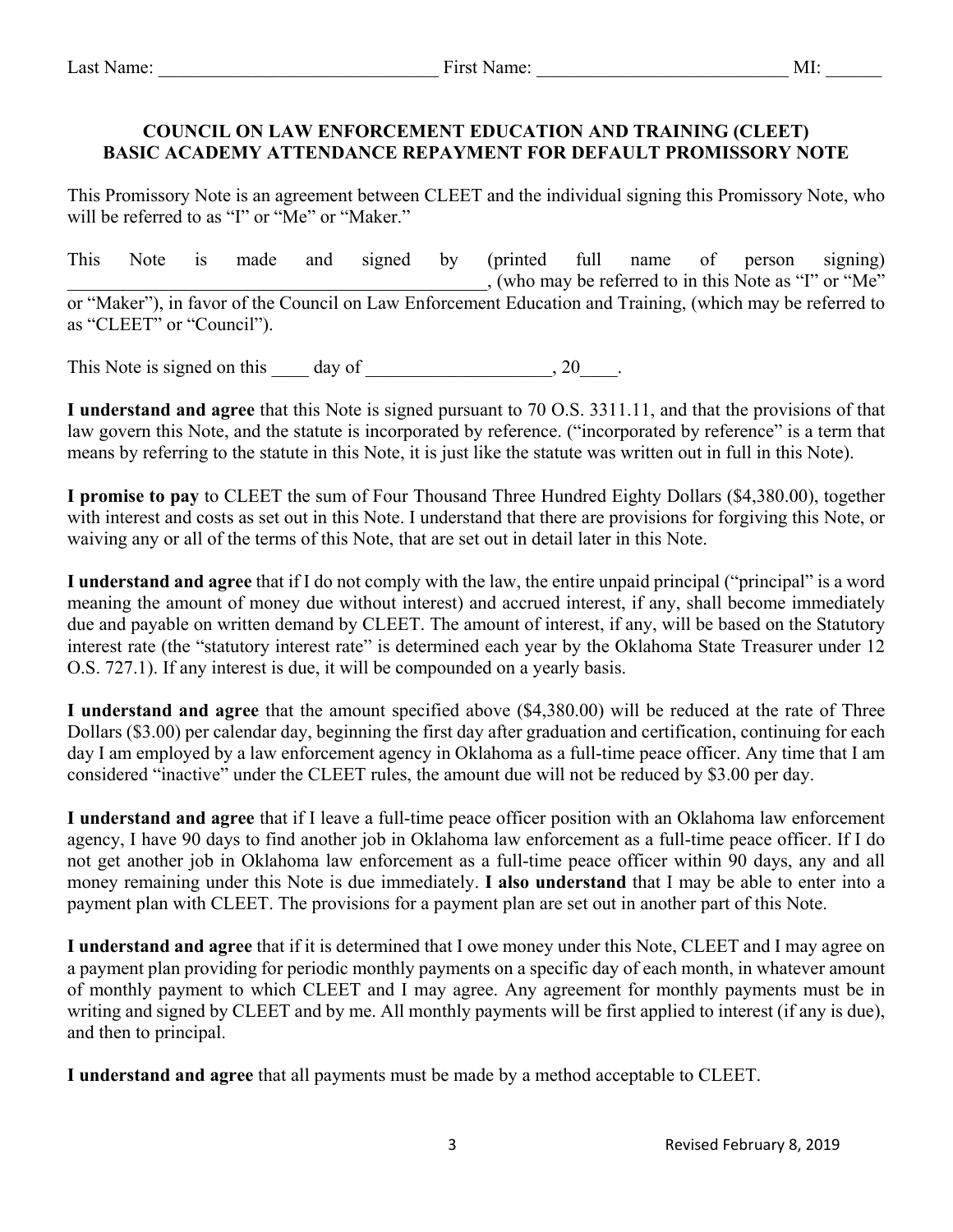**I understand and agree** that all payments due under this Note shall be made at the offices of CLEET, located at 2401 Egypt Road, Ada, Oklahoma. I agree to make payments to another place if CLEET tells me in writing to do so.

**I understand and agree** that if I default on this Note, that I will pay all costs and expenses incurred by CLEET in enforcing the terms and conditions of this Note and/or collecting any monies owed by me to CLEET as a result of my default. **I understand** that this might include, but is not limited to, all reasonable attorney fees as permitted by law, and may include reasonable charges from a collection agency and interest.

**I understand and agree** that if I fail to make any payment due under this Note, or if I violate any condition relating to this Note or the law, or if I file Bankruptcy, or if someone files an involuntary petition in bankruptcy or receivership and that petition is not vacated within thirty (30) days, the entire balance of this Note and interest (if any is due) shall be immediately due and payable to CLEET.

**I understand and agree** that the terms of this Note cannot be changed or waived unless there is a written agreement signed by CLEET and by me.

**I understand and agree** that the provisions of 70 O.S. 3311.11 do not apply if I volunteer or am drafted into active military service subsequent to receiving CLEET training at state expense. **I agree** that in either of those events I will notify CLEET in writing within ten (10) days.

**I understand and agree** that CLEET may waive any or all Promissory Note obligations for academy training expenses pursuant to 70 O.S. 3311.11 if, in the sole opinion of the Director of CLEET, waiving the money due or any of the terms of this Note, is in the best interest of law enforcement.

**I understand and agree** that any decision to waive the money due under this Note, or any of the terms of the Note, is up to the Director, and the Director's decision is final. Any such decision of the Director shall be considered a Final Agency Action of CLEET. If the Director waives the amount due under this Note due to unusual circumstances, I understand that the Director may require me to surrender my peace officer certification.

**I understand and agree** that if I want CLEET to waive the money due under this Note, or any of the terms of the Note, for any reason, I must make my request in writing and that the request must be delivered to CLEET at 2401 Egypt Road, Ada, Oklahoma, 74820, unless or until I receive written notification that a different address should be used for correspondence.

**I agree** to waive notice and presentment ("notice and presentment" is a term for a formal process of informing you that you owe money under the Note and that it is due). I agree that CLEET can notify me that I owe money under this Note by using the delivery methods set out below.

**I understand and agree** that if a court determines that any portion of this Note is not enforceable under the law all other provisions of this Note shall still be in full force and effect.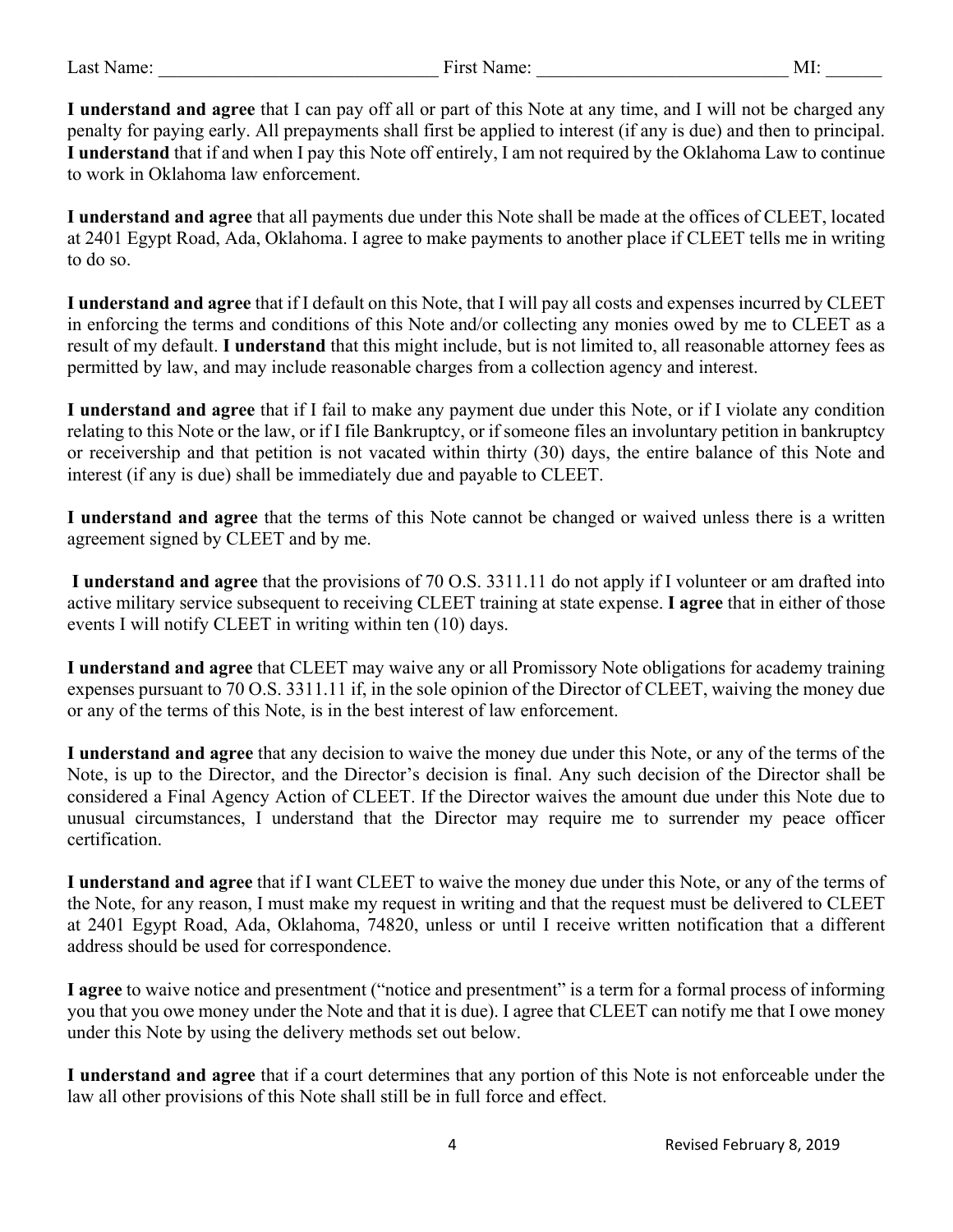| $\tilde{\phantom{a}}$<br>Las'<br>. | าเ | $\mathbf{r}$<br>MН |
|------------------------------------|----|--------------------|
|                                    |    |                    |

**I understand and agree** that any notice or other correspondence necessary because of this Note shall be mailed by United States Postal Service ("USPS") to my mailing address on file with CLEET pursuant to 70 O.S. 3311. **I also agree and recognize** that 70 O.S. 3311 states that if any correspondence is returned and a notation of the U.S. Postal Service indicates "unclaimed," "moved," or "refused" or any other non-delivery markings and the records of the Council indicate that no change of address as required by this subsection has been received by the Council, the notice and any subsequent notices or orders shall be deemed by the Court as having been legally served for all purposes. **I also agree and recognize** that I am required pursuant to 70 O.S 3311 to notify CLEET of any change of address or name, in writing, within ten (10) days of the change.

**I understand and agree** that if there is a dispute about what law governs this Note, all the terms and conditions of this Note shall be interpreted under the laws of The State of Oklahoma. **I agree** that if CLEET has to file suit to enforce this Note that the suit can be filed in either Oklahoma County District Court or Pontotoc County District Court and that jurisdiction and venue ("jurisdiction and venue" is a term meaning which court should consider and decide a lawsuit) are correct in either Oklahoma County or Pontotoc County. **I also agree** that no other court will have jurisdiction over this matter.

| Signed this _____ day of ______________, 20____                                                               | (Signature of Maker)                                                                                                                  |
|---------------------------------------------------------------------------------------------------------------|---------------------------------------------------------------------------------------------------------------------------------------|
|                                                                                                               | (Printed name of Maker)                                                                                                               |
| State of Oklahoma                                                                                             |                                                                                                                                       |
| $)$ ss<br>County of $\frac{1}{\sqrt{1-\frac{1}{2}}}\left\vert \int_{0}^{1}1^{x}\left( x\right) dx\right\vert$ |                                                                                                                                       |
|                                                                                                               | Subscribed and sworn to before me this $\_\_\_\_$ day of $\_\_\_\_$ , 2 by $\_\_\_\_\_$ , by $\_\_\_\_\_\_$ , 2 by $\_\_\_\_\_\_\_\_$ |
| voluntary act.                                                                                                |                                                                                                                                       |
|                                                                                                               | My commission number is                                                                                                               |
| Signature of Notary Public                                                                                    |                                                                                                                                       |
|                                                                                                               |                                                                                                                                       |
| <b>MAILING ADDRESS FOR CLEET</b><br><b>CLEET</b>                                                              |                                                                                                                                       |
| 2401 Egypt Road<br>Ada, OK 74820                                                                              |                                                                                                                                       |
|                                                                                                               |                                                                                                                                       |

# **MAKER'S NAME AND MAILING ADDRESS (PRINTED)**